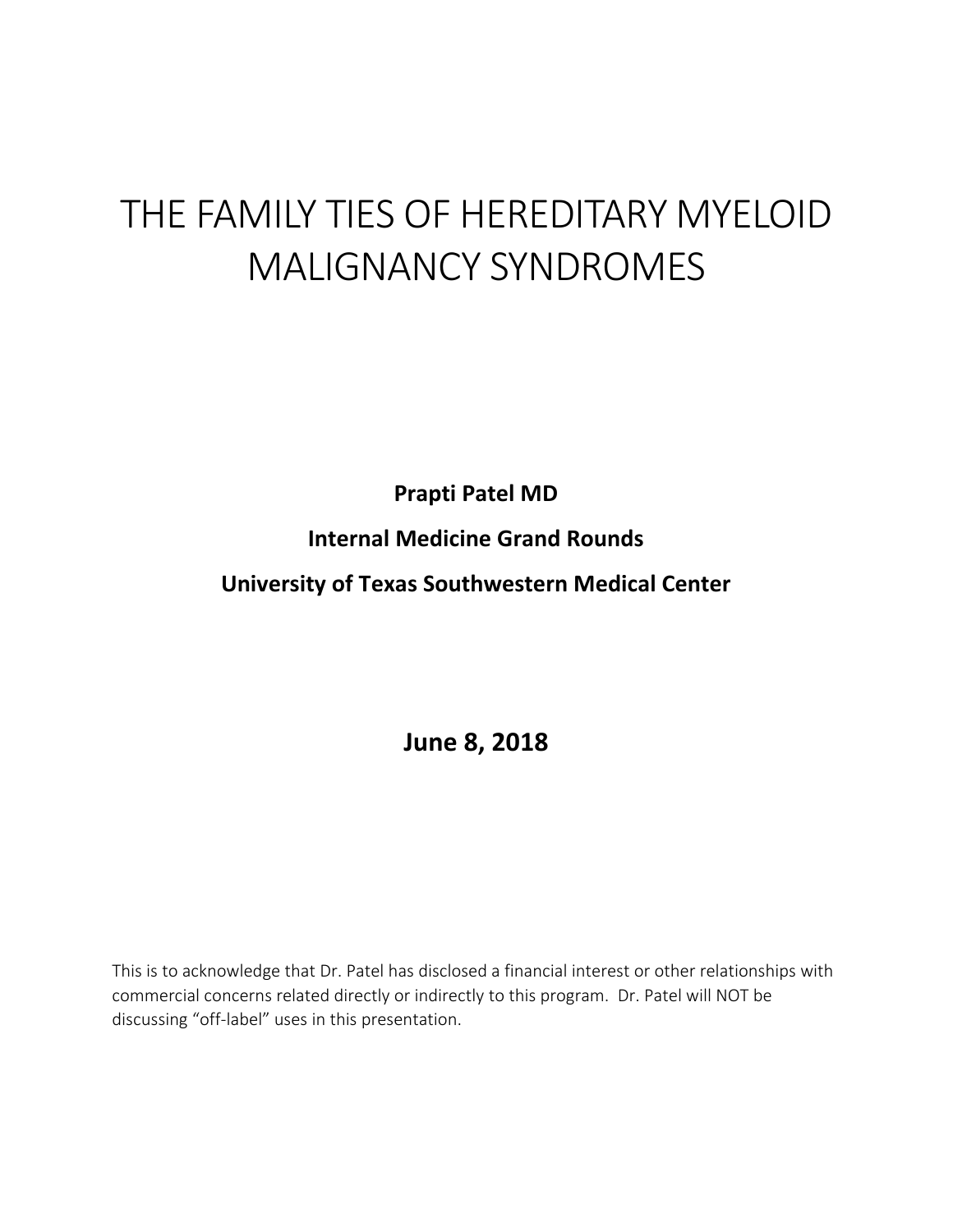## **Prapti Patel, MD, PhD**

Assistant Professor of Internal Medicine Division of Hematology/Oncology Hematologic Malignancies and Bone Marrow Transplant Program

#### **Interests:**

Acute Myeloid Leukemia Myelodysplastic Syndrome Targeted Therapies for Acute Myeloid Leukemia Hematopoietic Stem Cell Transplantation Inherited Hematologic Malignancies

## **Purpose and Overview**

The purpose of this discussion is to review hereditary hematologic malignancy syndromes and their associated germline mutations, clinical presentation, diagnosis, and management.

## **Objectives**

- 1. At the conclusion of this lecture, the listener should be able to:
- 2. To identify patients who require a workup for an inherited predisposition to hematologic malignancies based on a thorough personal and family history
- 3. To identify physical features and associated lab abnormalities that are associated with hereditary hematologic malignancy syndromes
- 4. To be familiar with the most common inherited leukemia syndromes and inherited bone marrow failure syndromes
- 5. To understand the basic testing for germline mutations and the implications of the results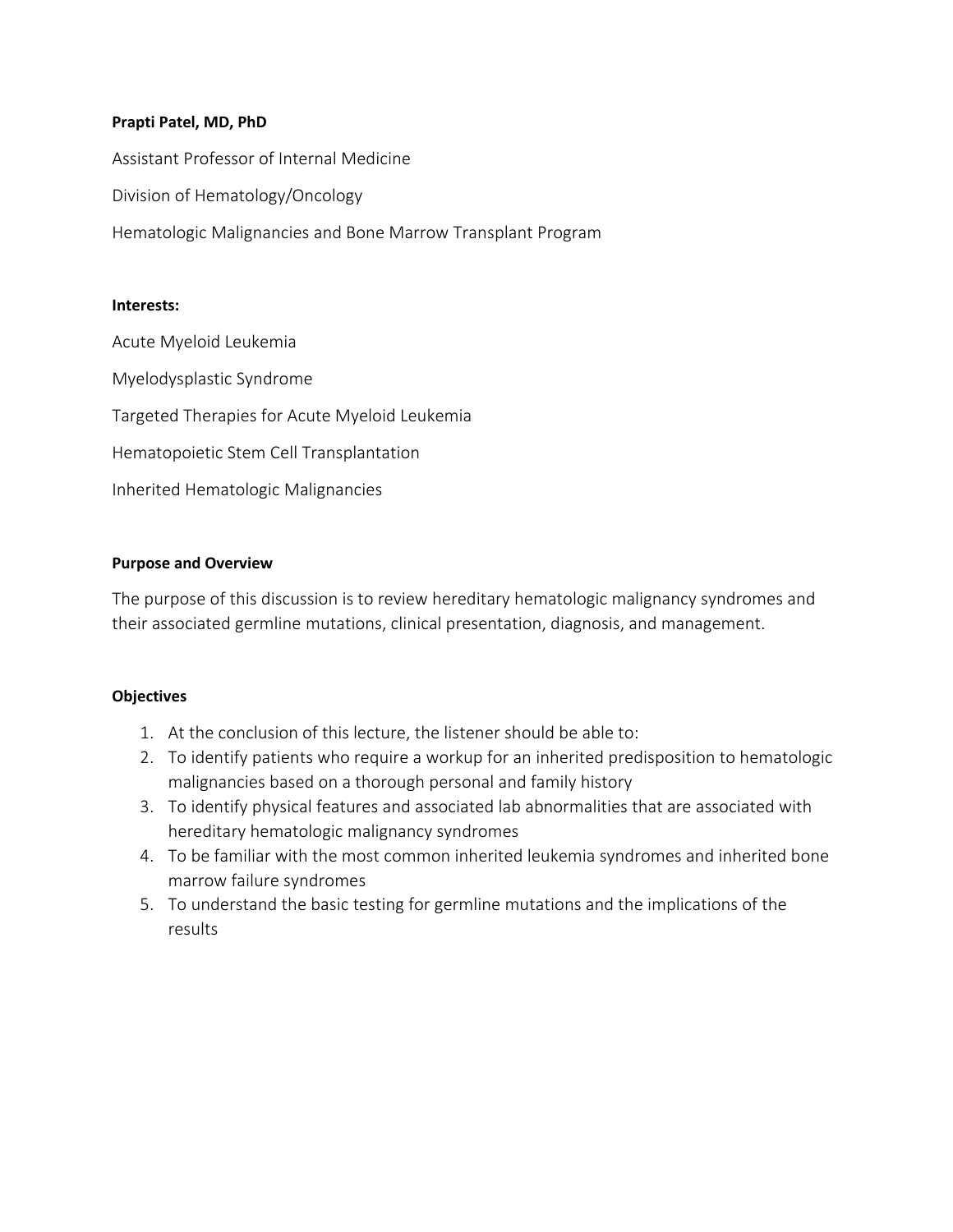## **Introduction**

When patients are given a diagnosis of an acute myeloid leukemia (AML), often times their first question is, "Doctor, I have young children. Do you think this is hereditary?" An overwhelming majority of the time, the answer given back to them is a quick, "No, this is just bad luck." What follows immediately is the necessary discussion about bone marrow biopsies, chemotherapy, and stem cell transplant. Oftentimes taking an appropriate family history and looking for physical signs of inherited leukemia syndromes are overlooked amongst the litany of life threatening issues that present themselves in an acute leukemia patient. Also, given the perceived rarity of hereditary hematologic malignancy syndromes (HHMS), clinicians often do not recognize the need for germline testing. This results in a missed opportunity to diagnose a HHMS, which can have implications for donor selection in stem cell transplant, family planning, and management of secondary complications such as bleeding, pulmonary fibrosis, cirrhosis, and subsequent malignancies.

However, with increased awareness of these existing syndromes, novel methods of genetic testing, and collaboration amongst hematologists across the world, HHMS are being diagnosed and discovered at a rapid pace. This review will discuss the common HHMS, their presentations, diagnosis, and management.

## When to consider an HHMS

After taking a thorough family history, the clinician should be able to assess if a HHMS should be considered. There are three instances in which a patient's personal or family history should prompt a workup for an HHMS.

- A patient with a hematologic malignancy who has a personal history of multiple malignancies, such as breast cancer, brain cancer, adrenocortical cancer or sarcomas.
- A patient with a hematologic malignancy who has organ manifestations of a HHMS, such as low platelets or bleeding propensity, dysmorphic nails, premature greying, hyperpigmentation of the skin, oral leukoplakia, idiopathic pulmonary fibrosis, unexplained liver disease, lymphedema, recurrent atypical infections such as nontuberculous mycobacterium or extra-genital warts (figure 1).
- A patient with a hematologic malignancy and >2 first or secondary relatives a hematologic malignancy or long standing history of organ manifestations of HHMS as listed above.

Germline testing should also be done for any patient with an acute leukemia or MDS who has a related stem cell donor with unexplained cytopenias, HHMS organ manifestations, or failure to mobilize stem cells for transplant, which is indicative of a bone marrow failure state.

Lastly, if on routine mutation testing for new diagnosis of a hematologic malignancy, a patient is found to have a germline HHMS mutation, he/she should undergo germline testing to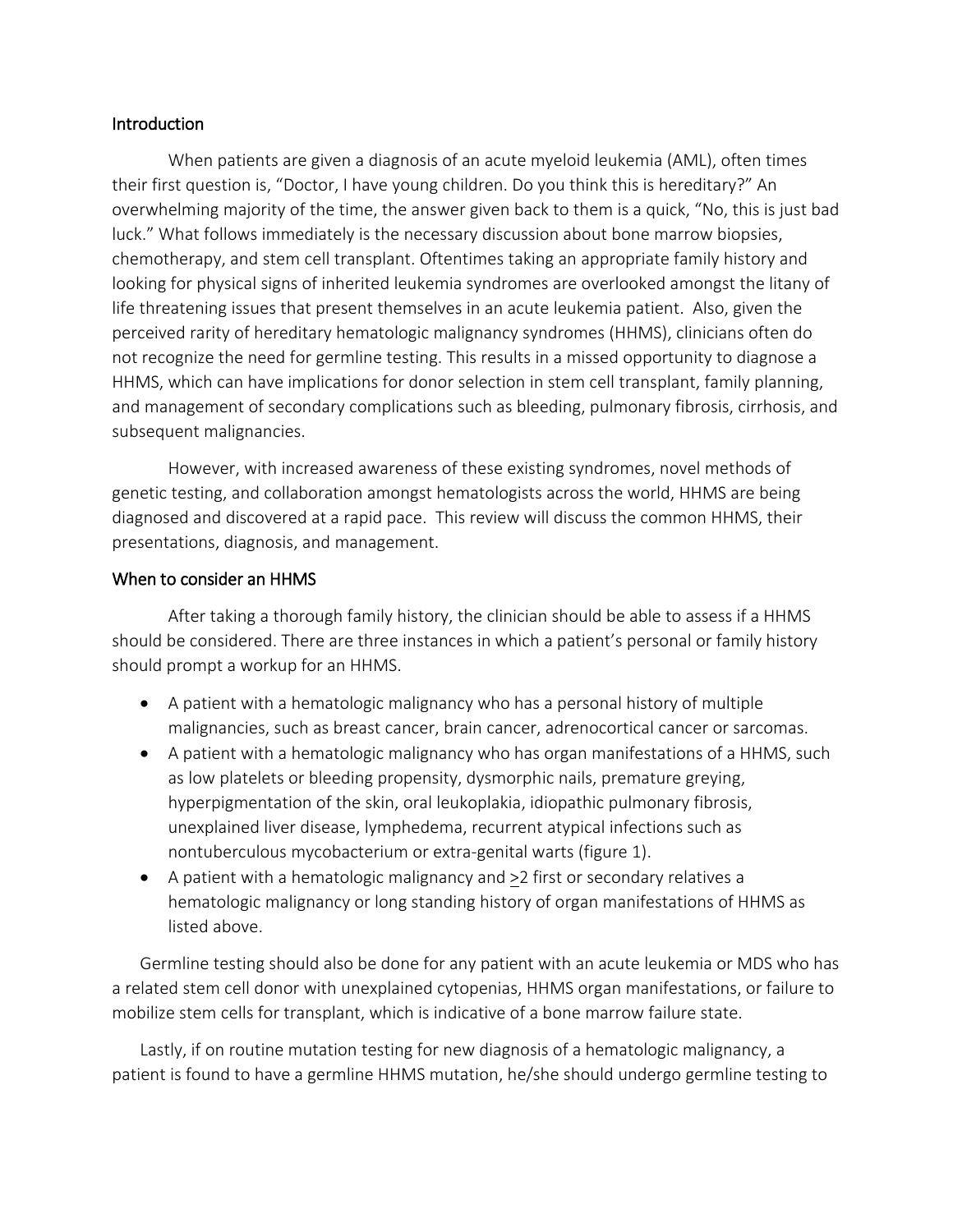differentiate between an acquired versus germline mutation. Examples include biallelic CEPBPA mutations or a GATA2 mutation (discussed below).

If any of these conditions are met, patients should undergo a history and physical that is focused on HHMS followed by germline testing. Gold standard to assess for germline mutations is skin fibroblast culture obtained by a skin punch biopsy to assess for the established HHMS discussed below.



# Established hereditary AML syndromes

## *Familial Platelet Disorder (FPD) with Propensity to AML: RUNX1 and ANKRD26*

There are two syndromes in which patients can present with AML and either mild to moderate thrombocytopenia or abnormal platelet function. Prior to presenting with AML, patients will note frequent bleeding episodes or bleeding out of proportion to injuries sustained. If this is the case, patients should be tested for both RUNX1 and ANKRD26 mutations as described below.

## Familial Platelet Disorder with Propensity to AML (Germline RUNX1 Mutation)

The RUNX1 gene is located on chromosome 21q22 and encodes one subunit of a heterodimeric transcription factor that controls genes essential for hematopoiesis and stem cell function. Mutations of RUNX1 are usually hemizygous and due to point mutations. RUNX1 is a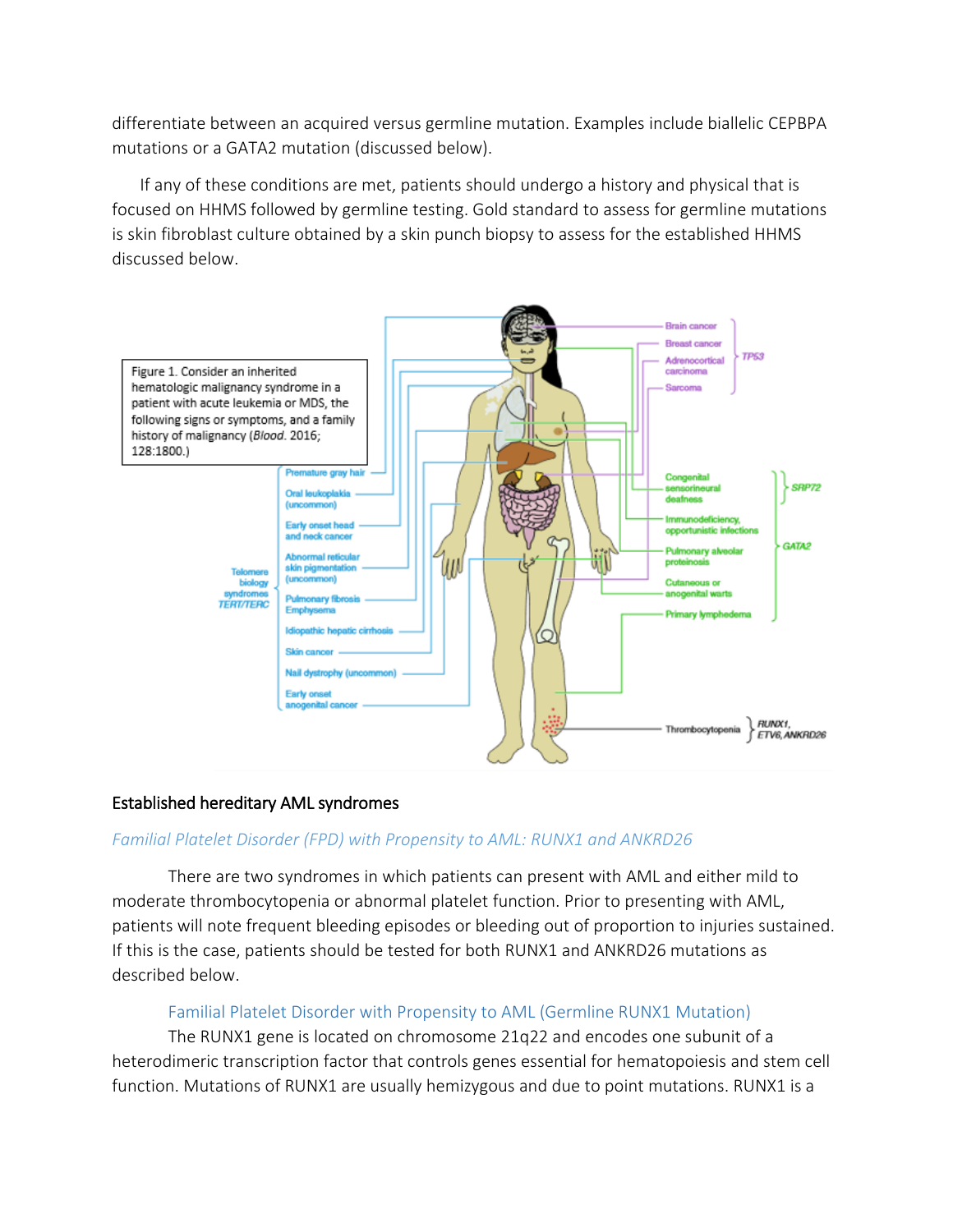direct transcriptional activator for several genes that are essential for platelet function, such as PRKCQ and ALOX12. It also serves as a transcription repressor of other genes, such as MYH10 and ANKRD26, which are required for normal hematopoiesis (figure 2).

RUNX1 mutations are inherited in an autosomal dominant fashion. However, affected individuals in the same family can have varying degrees of thrombocytopenia, platelet dysfunction, and propensity to develop AML, ranging from 11-100% depending based on reported case series. Interestingly, affected individuals can develop different subtypes of AML due to acquisition of secondary somatic mutations.

# Thrombocytopenia 2 ANKRD26 mutation

The ANKRD26 gene is located on chromosome 10p12 and encodes a protein with Nterminal ankyrin domains thought to mediate protein-protein interactions. Mutations of the ANKRD gene disrupt the interaction of RUNXI1 and FLI1 on the ANKRD promoter (figure 2). It is inherited in an autosomal dominant fashion.

# *Familial MDS/AML with Mutated GATA2*

The GATA2 gene is located on chromosome 3q21 and encodes a zinc finger transcription factor that is critical for normal hematopoiesis and lymphatic development (figure 2). Mutations in GATA2 are due to point mutations, small deletions, or full deletion of the GATA2 gene. This likely contributes to the phenotypic heterogeneity amongst families with GATA2 mutations. There are three main presentations of a GATA2 mutation. Germline GATA2 mutations are highly penetrant and inherited in an autosomal dominant fashion.

# Familial MDS/AML with GATA2 mutation.

There are about 200 individuals with a familial GATA2 mutation. This mutation results in an early onset AML or MDS with relatively poor outcomes. The bone marrow of patients that develop AML/MDS tend to be more fibrotic, hypocellular and have high risk cytogenetic and molecular features such monosomy 7 and ASXL1 mutations.

# MonoMAC Syndrome

The hallmark of this syndrome is immunodeficiency due to a severe monocytopenia, lymphopenia, and natural killer cell deficiency that results in atypical infections such as nontuberculous mycobacteria such as mycobacterium avium complex. Patients can also develop invasive fungal infections. Along with this severe immunodeficiency, there is a propensity to develop AML/MDS and CML. When being treated with chemotherapy, treatment related opportunistic infections can result in significant mortality. Patients with monoMAC syndrome can also develop pulmonary alveolar proteinosis. As with the pure leukemia syndromes that arise from GATA2 mutations, patients present with AML at a young age and have high risk features.

# Emberger Syndrome

The defining feature of Emberger Syndrome is lymphedema of the lower extremities and genitalia in addition to a propensity to develop AML/MDS with monosomy 7. Other features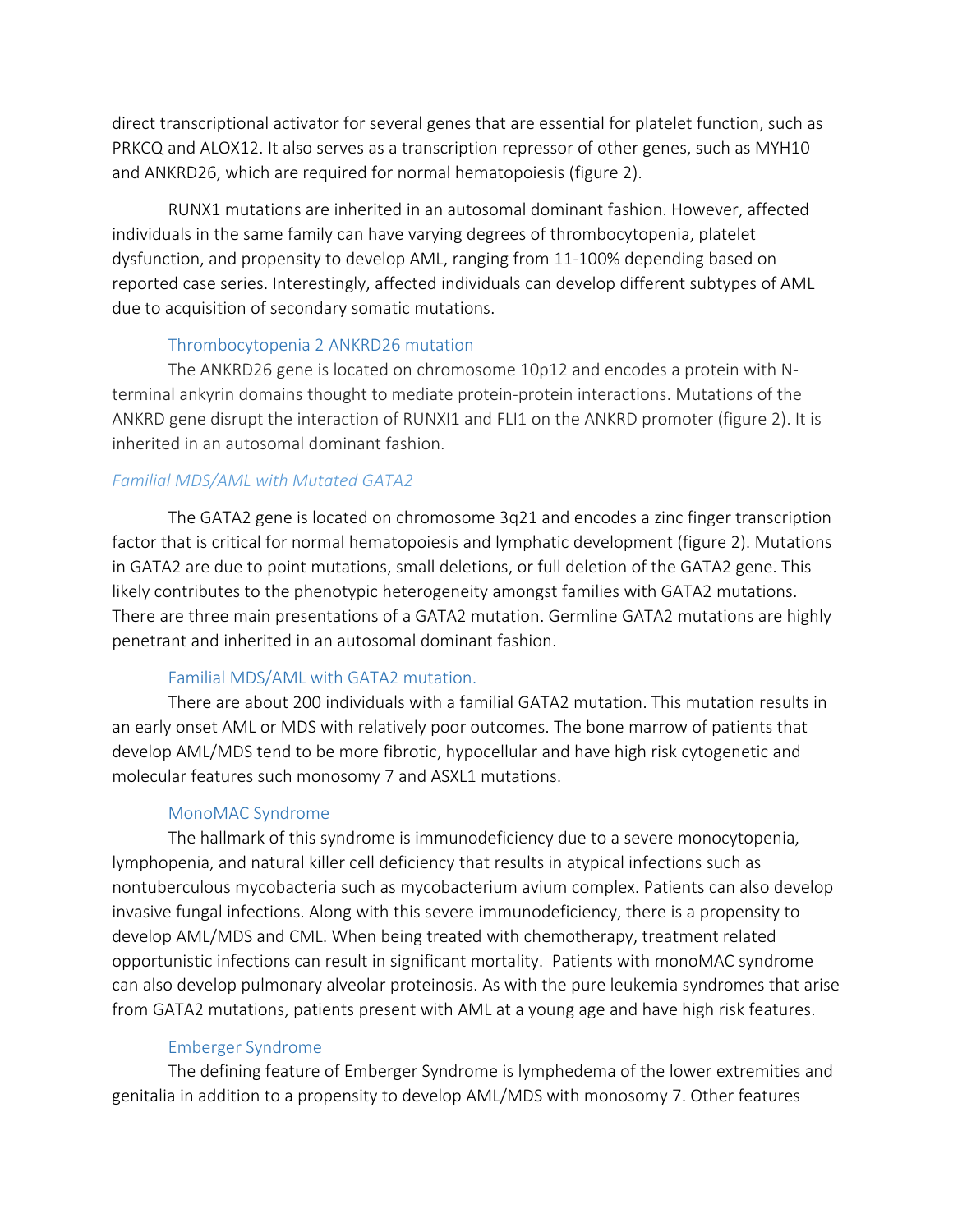include sensineural deafness and cutaneous warts. Interestingly, this is the only subset of GATA2 mutants that has incomplete penetrance.

## *Familial AML with Mutated CEBPA*

The CEBPA protein is a transcription factor that regulated granulocyte and monocyte differentiation. CEBPA mutations are inherited in an autosomal dominant fashion and has complete penetrance. Unlike AML with GATA2 mutation, CEBPA mutated AML has an excellent prognosis and tends to be cured with conventional chemotherapy. Of note, CEBPA can be an acquired mutation in sporadic AML. In familial CEBPA mutated AML, the mutations are bialleleic, with a germline mutation in the in 5' end of the gene followed by acquisition of a mutation of the 3' end. Therefore, any patient with a biallelic CEBPA mutation should be tested for a familial leukemia syndrome.

Patients with familial AML with mutated CEBPA do not have any physical features that distinguish it from other familial syndromes. However, the presentation of AML tends to be homogenous with diploid cytogenetics and a favorable prognosis with 65% long term survival

| <b>Name of HHMS</b>               | <b>Gene</b> | <b>Inheritance pattern</b>                      | <b>Clinical Features</b>                                                                                                                                                                                | <b>AML/MDS Features</b>                                                                                   |
|-----------------------------------|-------------|-------------------------------------------------|---------------------------------------------------------------------------------------------------------------------------------------------------------------------------------------------------------|-----------------------------------------------------------------------------------------------------------|
| FPD w/ AML                        | RUNX1       | Autosomal dominant, variable<br>penetrance      | IF present: Mild to moderate bleeding,<br>low platelets, abnormal platelet<br>aggregation test                                                                                                          | -Age of onset: 6-76<br>-Incidence of AML with germline RUNX1: 40%                                         |
| FPD w/ AML                        | ANKRD26     | Autosomal dominant                              | Moderate thrombocytopenia<br>Variable platelet aggregation studies                                                                                                                                      | Marrow with dysmegakaryopoiesis                                                                           |
| Familial AML w/ mutated<br>CEPBPA | CEBPA       | Autosomal dominant, near<br>complete penetrance | Isolated AML without preceding<br>hematological abnormalities                                                                                                                                           | -FAB $M1/M2$<br>-normal karyotype, good prognosis AML<br>-Age of onset: 2-59<br>-all patients develop AML |
| Familial AML/MDS w/ GATA2         | GATA2       | Autosomal dominant,<br>incomplete penetrance    | No clinical features<br>1.<br>MonoMAC: decreased monos, NK,<br>2.<br>B cells, recurrent infections,<br>mycobacterial infections<br>Emberger Syndrome:<br>3.<br>lymphedema, cutaneous warts,<br>deafness | -bone marrow is hypocellular<br>-monosomy 7 karyotype                                                     |

# *Dyskeratosis Congenita (DC)*

Telomeres are repeats of nucleotides at the end of chromosomes that prevent degradation. Telomeropathies or telomere biology disorders (TBD), are disorders that are a result of mutations in genes that are required for proper telomere maintenance. DC is a telomeropathy that results from mutations most commonly found in the TERT (telomerase reverse transcriptase) and TERC genes. Heterozygous mutations in TERT or TERC result in an autosomal dominant inheritance pattern and exhibit anticipation where subsequent generations of affected individuals exhibit a more severe phenotype. Other genes that can be involved are DKC1, NPH2, RTEL1, and TINF2. There is also a rarer autosomal X lined recessive inheritance pattern see with TINF2 mutation in which patients present at a very young age.

The presentation of DC is a classic triad of dysmorphic nails, oral leukoplakia, and reticular pigmentation of the skin. Patients with TBD also have a higher risk of developing AML or bone marrow failure at any age. They are over 2000x more likely to develop AML than the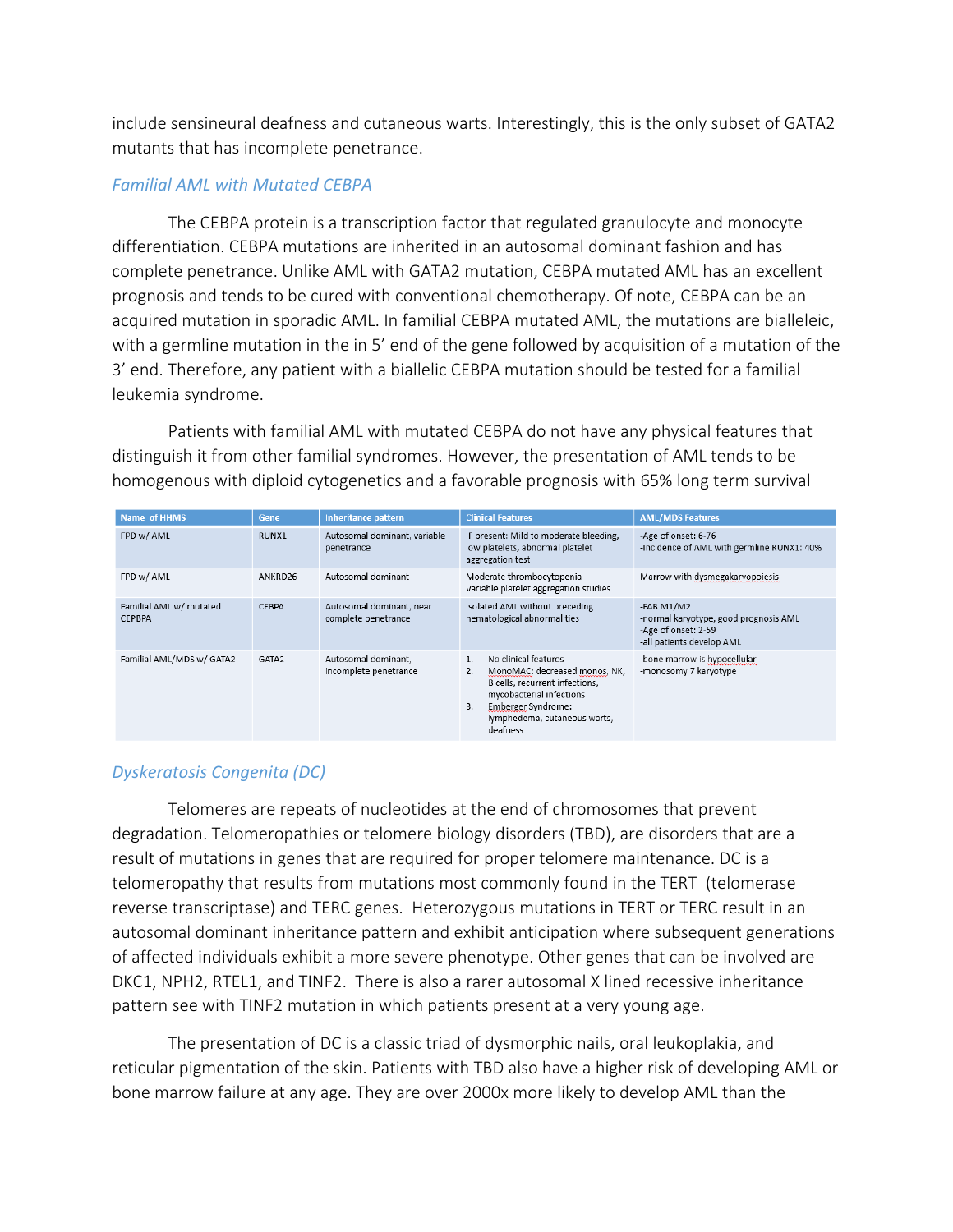average population. The phenotype of TBD is inconsistent. For example, patients with DC do not necessarily present with classic triad. In fact, they can have a completely normal phenotype, thus evading diagnosis until later in life when they present with leukemia or a bone marrow failure syndrome. Other presenting signs of DC include dental caries, premature greying, idiopathic pulmonary fibrosis, and liver disease. There is also a risk of developing various squamous cell cancers.

Patients with TBD have a higher likelihood of developing toxicity from chemotherapy such as sinusoidal obstructive syndrome and prolonged cytopenias. Prompt diagnosis of DC is important as standard induction chemotherapy could be fatal due to toxicities. Given the strong anticipation for DC, stem cell transplant should be considered early as it is the only cure.

## *Fanconi Anemia*

FA is bone marrow failure that is inherited through an X linked recessive pattern. There are about 15 genes associated with FA, termed the FANC family of genes. The FANC family of genes are involved in the repair of DNA that has acquired DNA cross links. Mutations in the FANC genes results in an inability to repair DNA crosslinks, which predispose affected individuals to various malignancies, including AML/MDS. In the setting of FA, AML tends to have more aggressive chromosomal profile with monosomy 7 or trisomy 3.

Patients with FA usually have short stature, organ and bone malformations and a propensity to develop AML or aplastic anemia. It is important to note that one third of patients will not have any physical manifestations and will present with new onset AML or aplastic anemia.

| Name of IBMFS          | <b>Gene</b>                                                                | <b>Inheritance pattern</b>                                                                                          | <b>Clinical Features</b>                                                                                                                               | <b>Malignancy Features</b>                                                                                    |
|------------------------|----------------------------------------------------------------------------|---------------------------------------------------------------------------------------------------------------------|--------------------------------------------------------------------------------------------------------------------------------------------------------|---------------------------------------------------------------------------------------------------------------|
| Dyskeratosis Congentia | <b>TERC</b><br><b>TERT</b><br>DKC1<br>RTEL1<br>TINF <sub>2</sub><br>WRAP53 | -Mostly autosomal dominant<br>-Rare autosomal recessive<br>families<br>-Variable penetrance<br>-Strong anticipation | -Triad of dystrophic nails, oral<br>leukoplakia and abnormal skin<br>pigmentation<br>-pulmonary or liver fibrosis<br>-Premature aging                  | -high risk of MDS<br>-head and neck or anogenital<br>malignancies                                             |
| Fanconi Anemia         | FANC family of genes                                                       | -autosomal recessive, X-linked                                                                                      | -cytopenias, café au lai spots,<br>developmental delay,<br>esophageal atresia, horseshoe<br>kidney, hypogonadism, limb<br>abnormalities, small stature | -cytopenias, hematologic<br>malignancies, squamous cell<br>cancers, sarcomas, breast<br>cancers, brain tumors |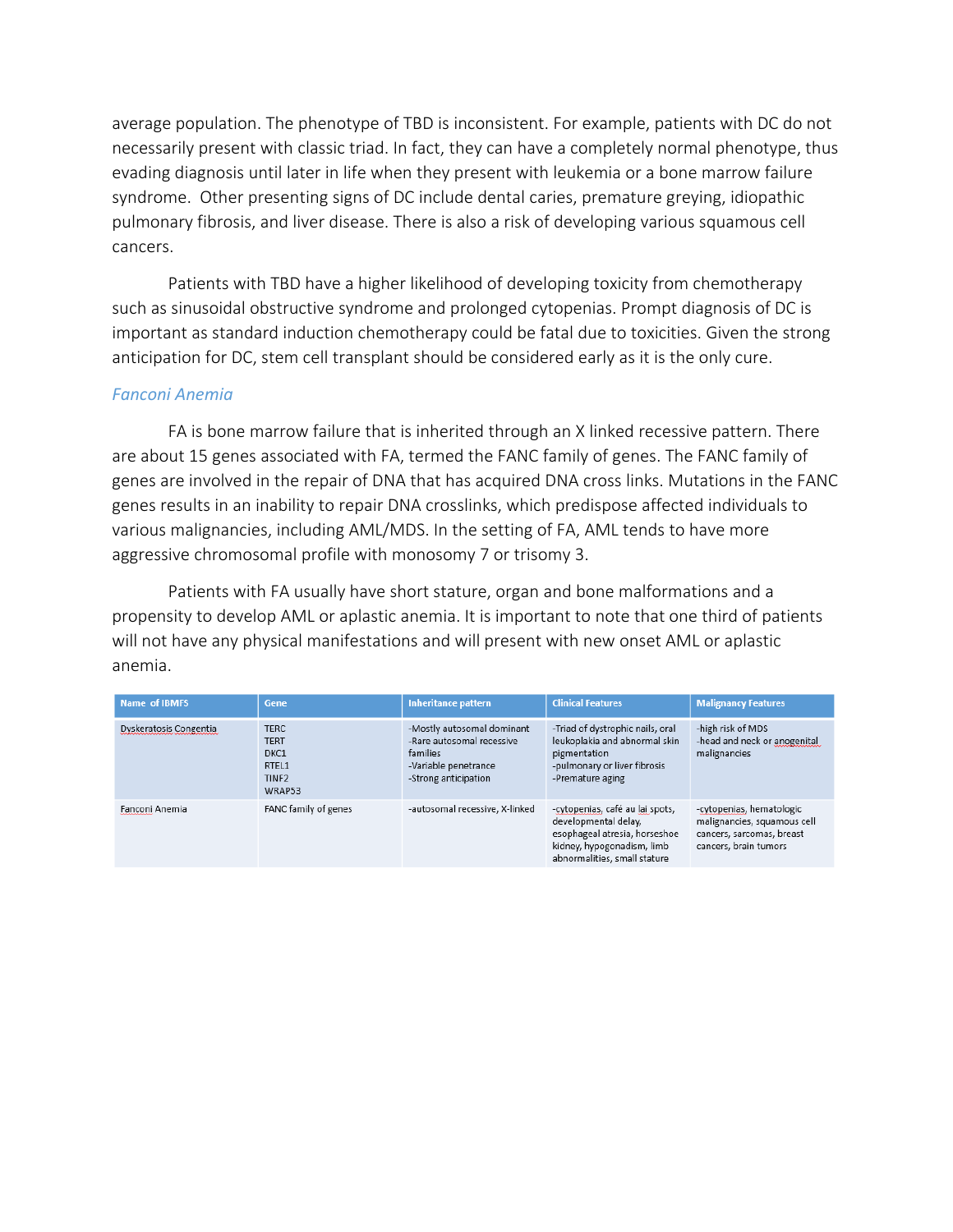

## Identification of germline mutations

Prior to the advent of genomic sequencing to identify mutations, early identification of inherited syndromes was limited to telomere length testing for DC and chromosome fragility test for FA. This limited technology has delayed the discovery of novel hereditary malignancy syndromes. However, in the era of next generation sequencing, new HHMSs are being discovered at a rapid pace.

DC can be diagnosed by multi-color flow cytometry with fluorescence in situ hybridization (flow-FISH) analysis (figure 2A). Chromosomes from peripheral blood leukocytes are combined with fluorescent probes that are complementary to the TTAGGG telomere sequence at the ends of the chromosomes and then quantified. Average telomere length at birth is 11 kilobases, where as it is only 6 kilobases at age 90 (figure 2B). If the average telomere length is below the  $1<sup>st</sup>$  percentile for that is expected for the patient's age, then the diagnosis of a telomeropathy can be made. Even in the age of genomic testing for mutations that are commonly associated with DC, such as TERT and TERC, telomere length testing should be done as it can help predict the severity of disease in each affected family member.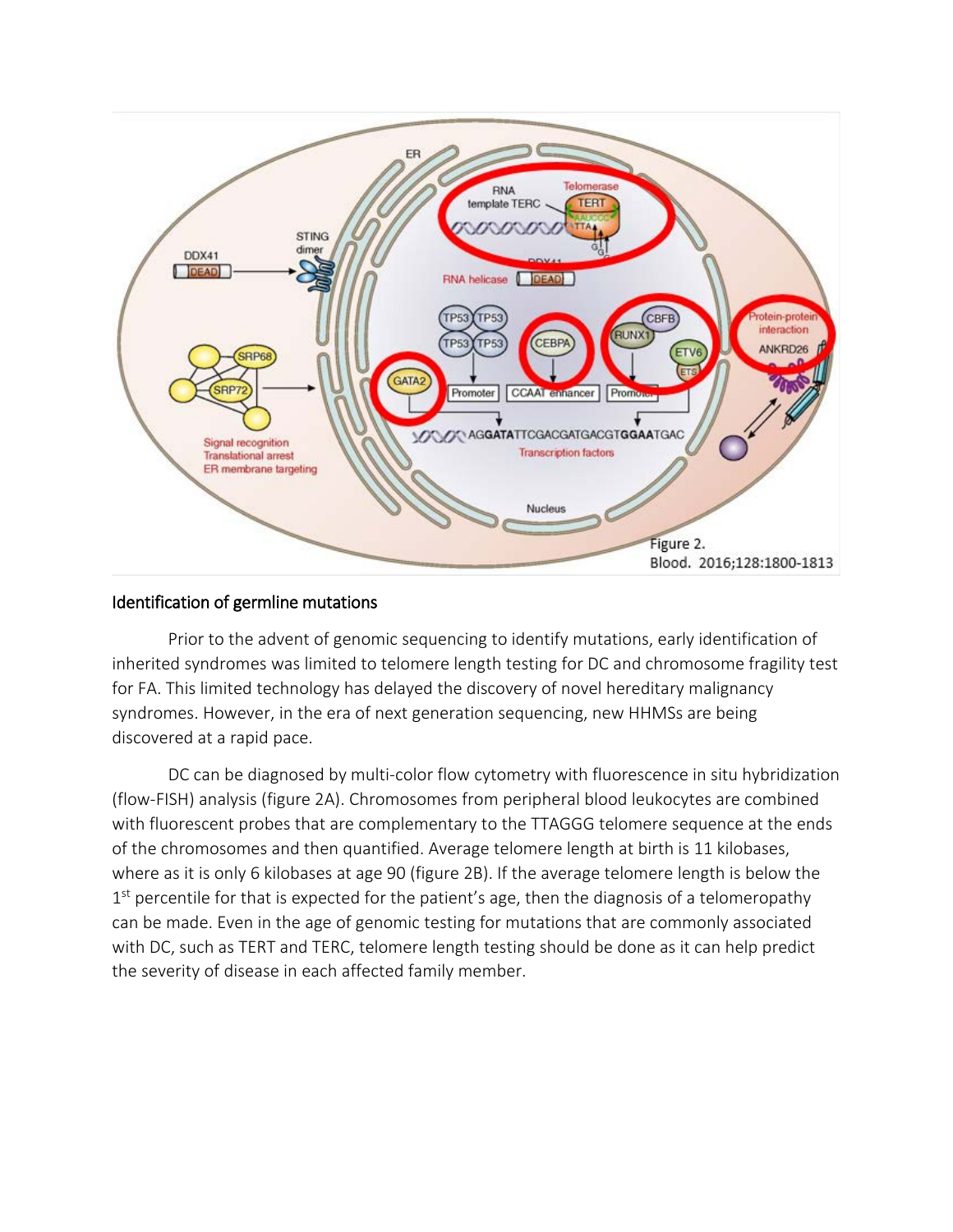

Figure 2. NEJM. 2009;361:24

FA can be diagnosed with a chromosome fragility test. Given the inability of repair DNA damage, there is a significant genomic instability that occurs in the setting of cellular stress, such as exposure to cytotoxic chemotherapy. Prior genomic sequencing for mutations in the FANC family of genes that are required for DNA repair, the diagnosis of FA was quite simple. A patient's T lymphocytes are exposed to DNA cross linking agents such as diepoxybutane or mitomycin C. In a FA patient, there will be irreparable DNA damage (figure 3).



DEB Test: Non-FA on left, FA on right

## Figure 3. http://lab.rockefeller.edu/smogorzewska/families/

*Sanger Sequencing.* Since the early 2000's, great strides have been made in DNA sequencing technology. Earliest forms of testing for mutations involved Sanger sequencing and is considered the first generation of DNA sequencing (figure 4). This method involves amplifying DNA, denaturing it to yield millions of single stranded DNA and then adding a primer and a DNA polymerase. This combination of single stranded DNA, an attached primer, and DNA polymerase will serve as a platform to add labelled nucleotides. It is added to 4 separate flasks, each with a combination of the four deoxyneucleotides (dATP, dGTP, dCTP, dTTP). Each flask has a differed labelled dideoxyneucleotide (ddATP, ddGTP, ddCTP, ddTTP). The DNA is elongated with the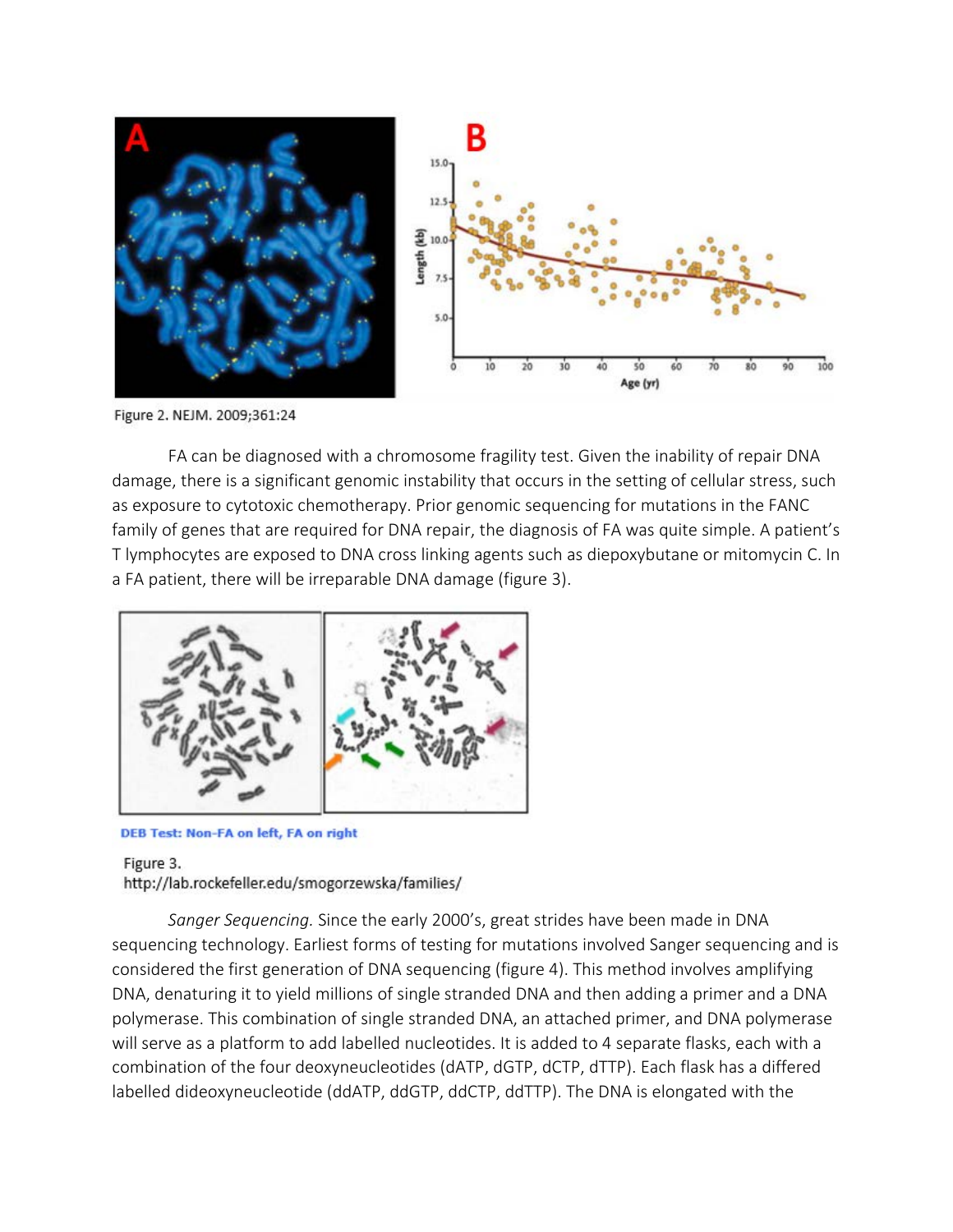addition of deoxyneucleotides. However, if a dideoxynucleotide is added, it terminates any further elongation. This will created various lengths of fragmented DNA, which can then be separated on by size with gel electrophoresis and will provide a sequence of the DNA. It is clear that this can be cost and time prohibitive, especially when testing for multiple genes or large portions of the gene is required. In 2005, it was estimated that it would take about 60 years and cost about 30 million dollars to sequence the entire human genome via the Sanger method. In terms of working up HHMS, this method would only be used for sequencing a particular gene of interest for research purposes or to verify a mutation that was found by next generation sequencing.



Figure 4.

*Next Generation Sequencing.* Given the cost and time prohibitive nature of Sanger sequencing, new methods of identifying germline genetic mutations have been developed, termed next generation sequencing (figure 6). In this method, there are several sequencing instruments, known as platforms. The patient's DNA is amplified and fragmented and then attached to small beads on the platform. A polymerase will then create a complement of the DNA fragment. In this method there are massive parallel sequencing reactions that will produce up to a billion DNA fragments on the platform, called bridge amplification. Then fluorescently tagged nucleotides will start to form the complementary strand. As each tagged nucleotide is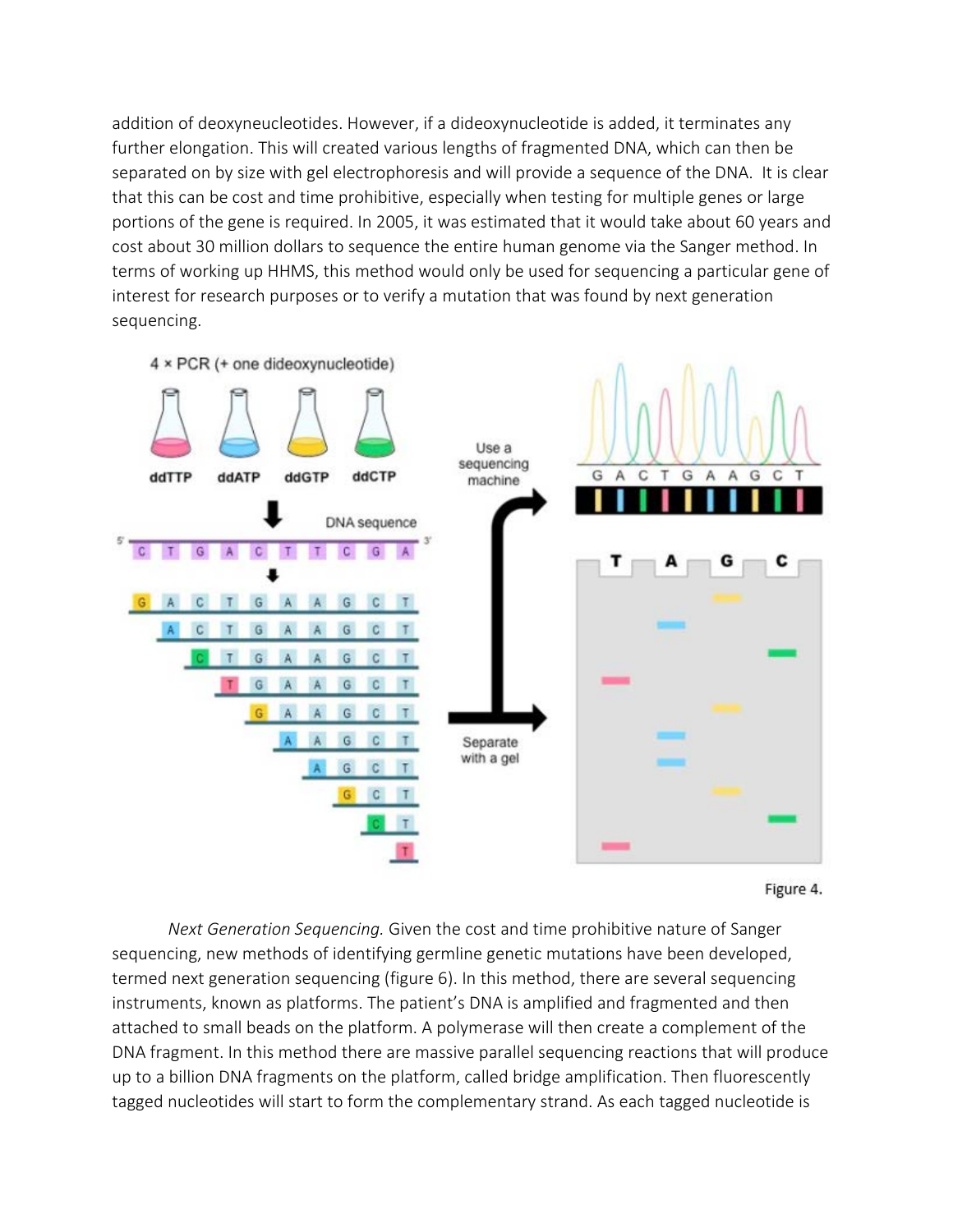added, it is excited by a light source, releasing its fluorescent signal allowing identification of the nucleotide that was placed. This is done simultaneously on the hundreds of millions of DNA fragments that are on the platform, allowing for large scale sequencing. These reads are then clustered according to similarities and the DNA sequence is read. It is compared to a reference genome and variations are noted and either described as either known mutations or variants of unknown significance.



## Management of HHMSs and its Controversies

 Once a germline mutation is found, the patient should undergo a screening bone marrow biopsy to assess for dysplasia or leukemia followed by a complete blood count with differential every 6 months. If on subsequent checks there is a new or worsening cytopenia, a repeat bone marrow biopsy should be done. Also, at the time of presentation, patients should be screened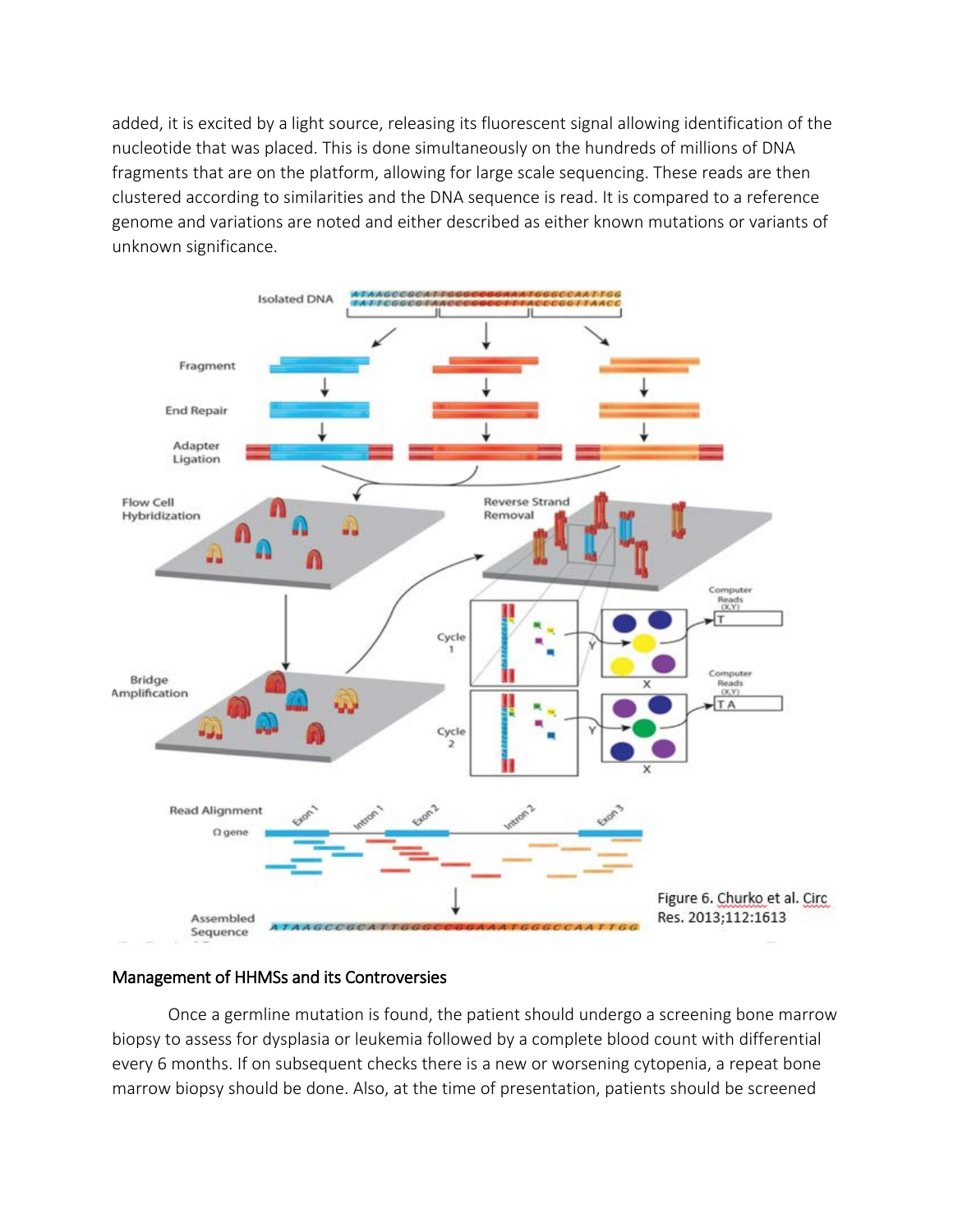for other systemic manifestations. For example, patients with dyskeratosis congenita should be referred to pulmonary or hepatology if there are signs of pulmonary fibrosis or cirrhosis.

An important aspect of management is genetic counseling to discuss the implications of the germline mutation. This includes:

- Education about disease process in order for the patient to make lifestyle changes. For example, Fanconi anemia patients should be educated limiting exposures such as tobacco and heavy alcohol use given the risk of solid tumor malignancies such as esophageal or head and neck squamous cell cancers.
- Testing other at risk family members: This is especially important when the patient is in need of an allogeneic stem cell transplant. Sibling donors would not be fit for stem cell donation if they have not tested negative for the HHMS in question as stem cells from a donor with the same germline mutation can result in poor engraftment, graft failure, and possibly a donor-derived leukemia. Therefore, establishing a donor is crucial so transplant is not delayed.
- Family planning and methods of prenatal diagnosis: This can be controversial because many of the HHMSs have variable penetrance. Therefore, it is not necessary that an affected individual's offspring is destined to be diagnosed with leukemia.
- Routine surveillance for HHMS as discussed above
- Discuss the psychological impact of a hereditary cancer syndrome

One of the most polarizing controversies for a patient with a HHMS is timing and indication of hematopoietic stem cell transplant. The only way to rid the marrow of the mutated allele is to undergo a transplant. Important questions to ask are:

- What is the likelihood of developing leukemia?
- What is the prognosis of the leukemia?
- Would the mordibity and mortality of an allogeneic stem cell transplant worth it?

For example, in families with a biallelic CEBPA mutated AML syndrome, there is very strong penetrance he whereby the affected individual is sure to get AML by the fifth decade of life. Some would argue that if a diagnosis of AML is guaranteed, then the patient should undergo a stem cell transplant when they are healthy to prevent AML and perhaps save the patient from potential complications of induction chemotherapy. However, historically, CEPBPA mutated AML has a good prognosis when treated with induction chemotherapy and there is a high likelihood of remission and cure with chemotherapy alone.

For other familial leukemia syndromes, prognosis of leukemia is not easily predicted. In families with a RUNX1 mutation, there is significant anticipation. As this mutation is passed down, phenotype of the mutation is more pronounced, resulting in a higher risk of leukemia with subsequent generations. In contrast to CEBPA mutated AML, which tends to be fairly homogenous in presentation, RUNX1 mutated AML can acquire various secondary mutations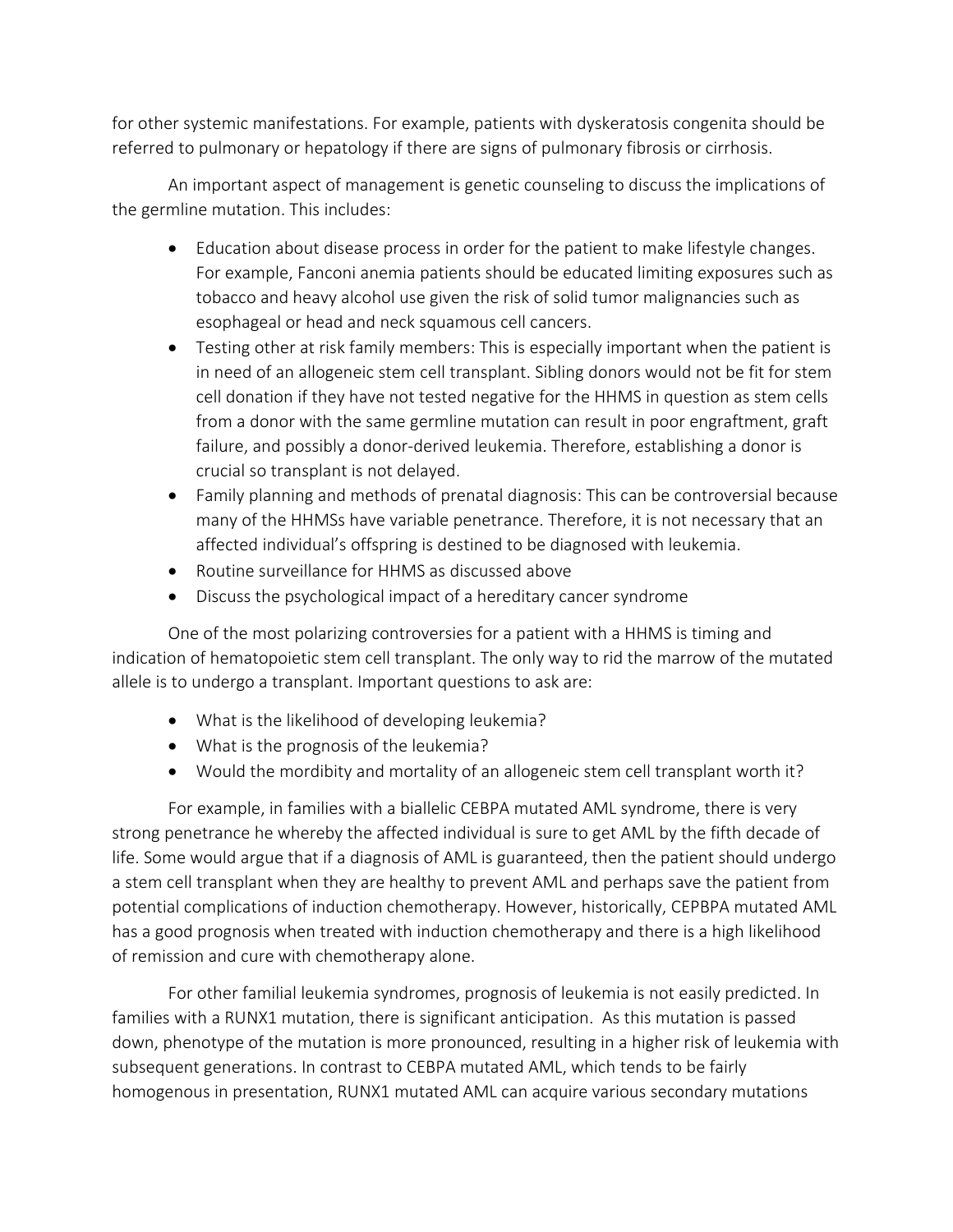that differ from family member to family member. Therefore, it would be difficult to assess prognosis between family members, making it difficult to discuss the benefits of a stem cell transplant with affected family members who have not developed AML.

#### Barriers to diagnosis of hereditary hematologic malignancy syndromes

There are many barriers to the timely diagnosis of a hereditary leukemia syndrome. Given the relatively low prevalence of HHMSs, most physicians are not aware of these esoteric syndromes. This lack of awareness can also extend to the genetic counseling community as well, where emphasis is placed on the more prevalent syndromes such as Lynch Syndrome and Li Fraumeni Syndrome. Though the molecular pathogenesis, presentation, diagnosis and management of many inherited leukemia syndromes are now well described, there are new syndromes that are on the horizon. It would not be worthwhile for physicians to learn the intricacies of each of these emerging syndromes. Rather, a heightened awareness of the possibility of an inherited leukemia syndrome can trigger a prompt evaluation by a specialist.

There is also a diagnosis bias in hematologists, who are often taught that inherited bone marrow failures syndromes are diagnosed in the pediatric population when children present with congenital abnormalities and cytopenias. However, even in autosomal dominant inheritance patterns, there is variable penetrance in many syndromes and the same mutation may not have as severe a phenotype. Second, some of the prototypical physical attributes are not necessarily seen in each affected individual. For example, patients can have a germline mutation in TERT but not have any signs of DC. Lastly, some syndromes have strong anticipation whereby each successive generation has a more severe phenotype than the one before. Given these variable presentations, some patients may present later in life.

Despite the various methods to diagnose HHMS, testing for mutations in real life situations proves to be difficult. Since these syndromes are rare and little is known about them, insurance companies usually deny germline testing, placing the burden of the cost on the patient. The cost of a comprehensive NGS panel to evaluate for telomere biology disorder panel, inherited bone marrow failure panel and familial MDS and acute leukemia panel is \$3,500, \$3,000, and \$4,000, respectively.

Peripheral blood lymphocytes are the fastest way to assess for germline mutations by next generation sequencing. However, in the setting of a hematologic malignancy lymphocytes can be neoplastic and will harbor the acquired mutations. Therefore, they cannot be used. Instead, the patient would ideally have to undergo a skin punch biopsy and skin fibroblasts must be used for culture and DNA extraction. The turnaround time is longer at about 6-10 weeks. For patients with aggressive leukemias who need to undergo a hematopoietic stem cell transplant, this will delay donor identification since a HHMS would have to be ruled out prior to considering a sibling as a potential donor.

One of the most significant, but easiest to eliminate barriers to identifying a hereditary hematologic syndrome is obtaining a through family history. Oftentimes, patients with acute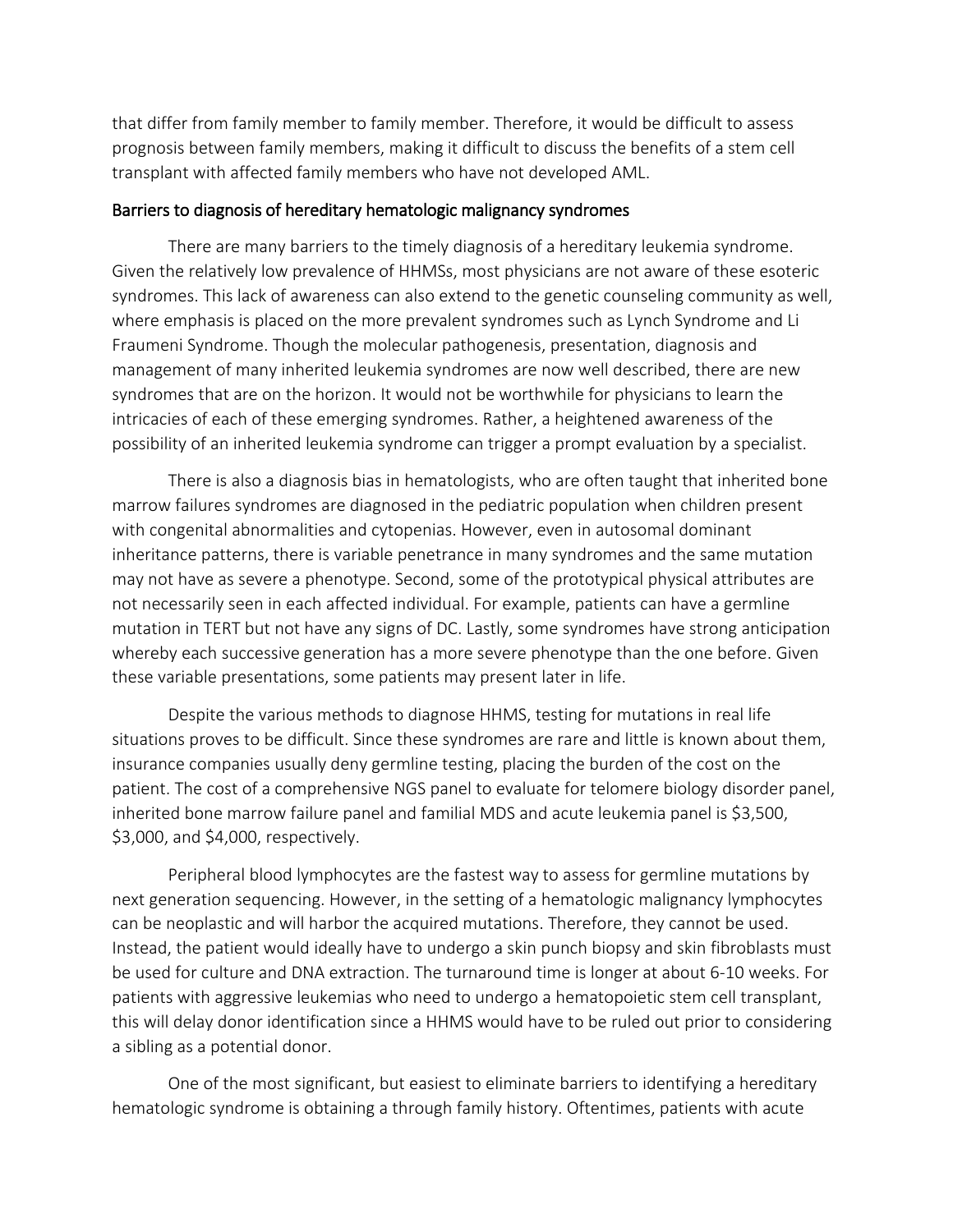leukemia and very ill, requiring complex medical care on presentation. It is not uncommon that instead of getting a three generation family history with special attention to hematologic malignancies and organ manifestations of HHMS in all family members is forgotten. Instead, the family history is reduced down to one simple question, "Do you have any cancers in your family?" Many times, the patient will not volunteer crucial information such as persistent cytopenias, myelodysplastic syndrome, aplastic anemia, and bleeding disorders when asked a simple question about family history of cancer.

Lastly, the modern American family tends to be smaller. This can limit the detection of a HHMS simply because there are fewer family members at risk and it would be more difficult to establish a pattern of disease.

## UT Southwestern Hereditary Hematologic Malignancy Clinic

Recognizing that patients have many active and acute issues when presenting with an acute leukemia that can often overshadow an assessment for a HHMS, a dedicated HHMS clinic is under development at UTSW. The goal of this clinic is to screen and test at risk individuals, provide genetic counseling, follow patients for ongoing manifestations of disease, and discuss the indication and timing of a stem cell transplant. Below is the diagnosis algorithm for patients in whom an HHMS is suspected. As more patients are being screened for HHMS, novel mutations are found, leading to discovery of new HHMS.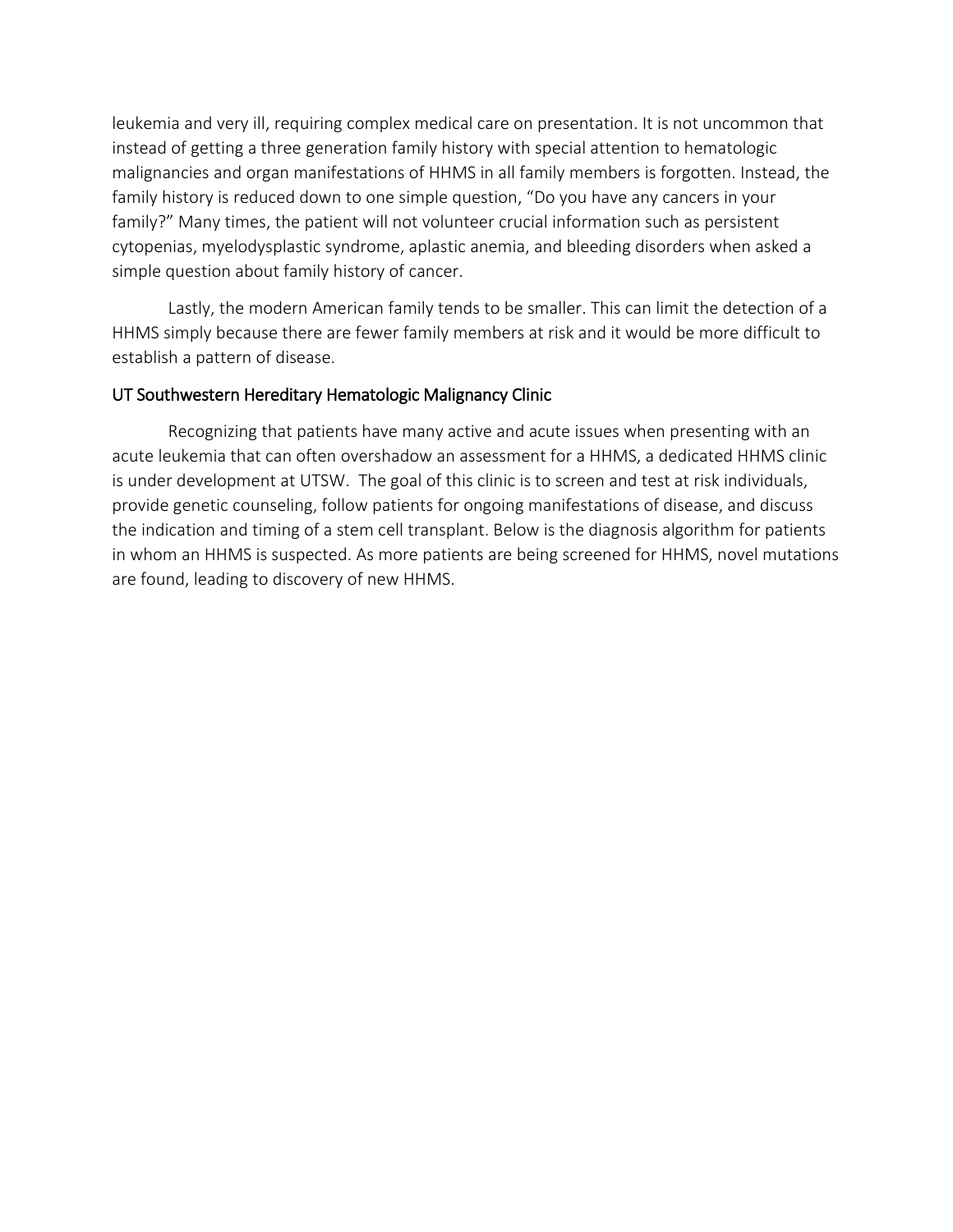